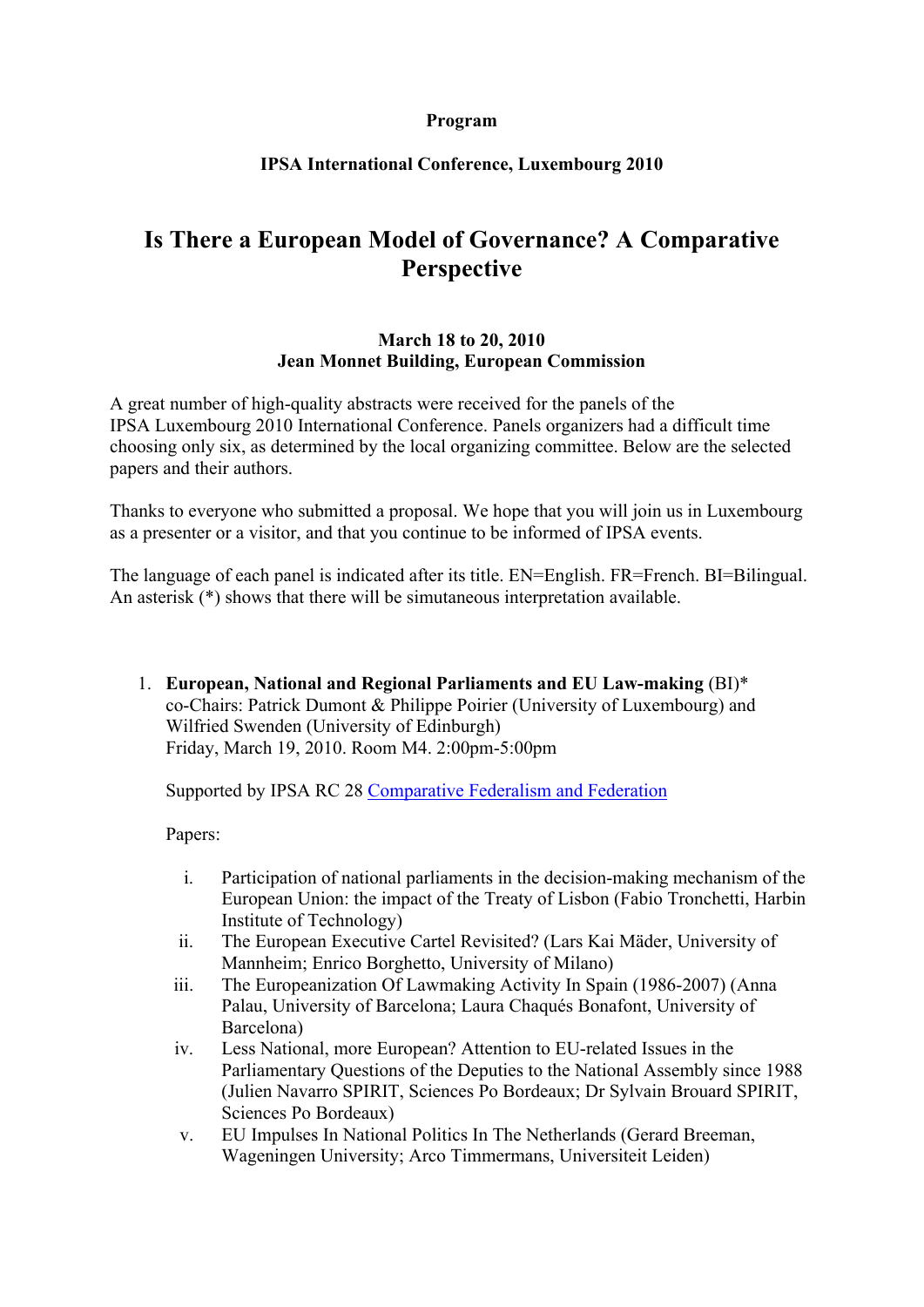- vi. Le contrôle du respect du principe de subsidiarité par le parlement fédéral et les parlements des entités fédérées en Belgique (Martin Gennart, Université du Luxembourg)
- 2. **EU Enlargement and its Social and Political Consequences for the New Member States and candidate countries** (BI)\*

co-Chairs: René Leboutte (University of Luxembourg) and Sandrine Devaux (Pierre Werner Institute)

Friday, March 19, 2010. Room M5. 9:00am-12:00pm

Papers:

- i. Bounded Empowerment? The Impact Of Non State Actors' Usages Of Europe (Imogen Sudbery, University College Dublin)
- ii. Sector social dialog in Hungary: still the weakest level? (Krisztina Arató, Eötvös Loránd University; Kinga Kas, Girne American University)
- iii. L'adaptation de l'administration publique de la Lituanie à l'UE pendant la période de préadhésion (Anne-Sylvie Pigeonnier, Université du Luxembourg)
- iv. Social Security Reform In Turkey: Different Usages Of Europe In Shaping The National Welfare Reform (Cem Utku Duyulmus, Université de Montréal)
- v. Towards Multi-Level Governance in the New Member States? (Lisa Turkewitsch, University of Toronto)
- vi. Reshaping Governance Through Standards: From the Promotion of Rule of Law to the Monitoring of the Quality of Justice in CEECs (Daniela Piana, Bologna University)

## 3. **Is Governance for Everybody? Exploring the Application of Governance Theory**   $(BI)^*$

co-Chairs: Guy Peters (University of Pittsburgh) and Philippe Poirier (University of Luxembourg)

Friday, March 19, 2010. Room M4. 9:00am-12:00pm

Supported by IPSA RC 17 Globalization and Governance and RC 32 Public Policy and Administration

- i. The European Commission's Role within the Open Method of Coordination: A Conversation across Paradigms (Isabelle Deganis, University of Oxford)
- ii. Regional Governance In A Non-European Context An Examination Of Organizations, Structures, And Actors (Frank Mattheis, Research Academy Leipzig)
- iii. Institutions Are Rules: an Alternative/Complementary View on the Concept of Institutional Capacity in European and International Studies (Michal Parizek, Charles University in Prague)
- iv. Categorizing the EU System of Government: Parliamentary or Presidential or None of the Above? (Jared Sonnicksen, University of Bonn)
- v. The European Model of Governance Beyond Europe: The Application of the Concept of Multi-Level Governance to the Comparative Study of Intergovernmental Relations in Parliamentary and Presidential Federations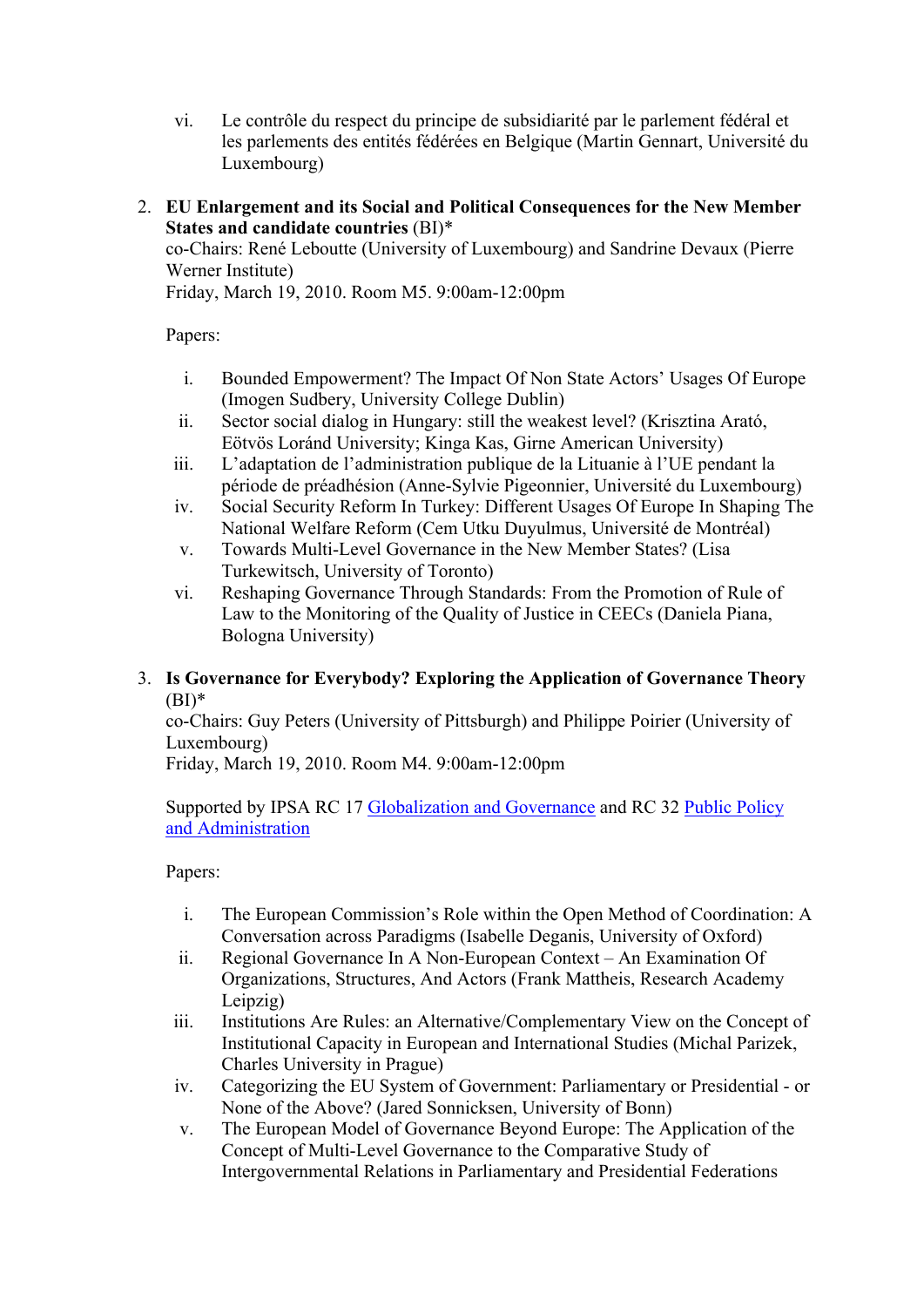(Michael Stein, University of Toronto; Lisa Turkewitsch, University of Toronto)

- vi. Gouvernance Européenne et construction de l'intégration régionale et sous régionale en Afrique : Essai d'analyse de l'influence du système Institutionnel de l'U.E. sur l'Union Africaine (U.A.) et la CEMAC (Communauté Économique et Monétaire (Ladislas Nze Bekale, Université Pierre Mendès-France)
- 4. **A Critical Look at Europe's Human Rights Regime: Lessons from Other World Regions** (EN)

co-Chairs: Harlan Koff (University of Luxembourg) and Deon Geldenhuys (University of Johannesburg) Saturday, March 20, 2010. Room M1. 2:00pm-5:00pm

Supported by IPSA RC 26 Human Rights

Papers:

- i. Biases in the European Human Rights Regime: What to Do with Social and Economic Rights? (Zehra Arat, Purchase College, SUNY)
- ii. Human Rights Regime An Indian Experience (Vandana Sharma, Bareilly College)
- iii. In Defence of the European Human Rights System as a World Paradigm: The Piano Needs Some Tuning but it Plays Fine Otherwise (Antonios E. Platsas, University of Derby)
- iv. Does Europe need a European Commission on Human Rights? Lessons to be Learned from the Inter American System (Alison Stuart, The Robert Gordons University)
- v. Echr and Commonwealth Systems: A Study Contrasting Their Respective Approach towards Human Rights Issues (S V Adithya Vidyasagar, Gujarat National Law University; Siddharth Tatiya, Gujarat National Law University)
- vi. Human Rights from Below: Comparative aspects of European and Inter-American discourses and practices as to "peoples in movement" (Camilo Pérez-Bustillo, Center on Migration and Human Rights/Universidad Autónoma de la Ciudad de México
- 5. **(E)-deliberative model of European governance in a Comparative Perspective** (EN)

co-Chairs: Raphaël Kies (University of Luxembourg) and Patrizia Nanz (University of Bremen)

Saturday, March 20, 2010. Room M3. 2:00pm-5:00pm

## Supported by IPSA RC 10 Electronic Democracy

- i. Rough Consensus: Assessing the Quality of Deliberation (Monique Leyenaar, Radboud University Nijmegen; Kees Niemöller, P&D Analytics)
- ii. Des "mini-publics" à l'échelle européenne ? Force et faiblesses de la délibération expérimentale. (Loic Blondiaux, Université de la Sorbonne)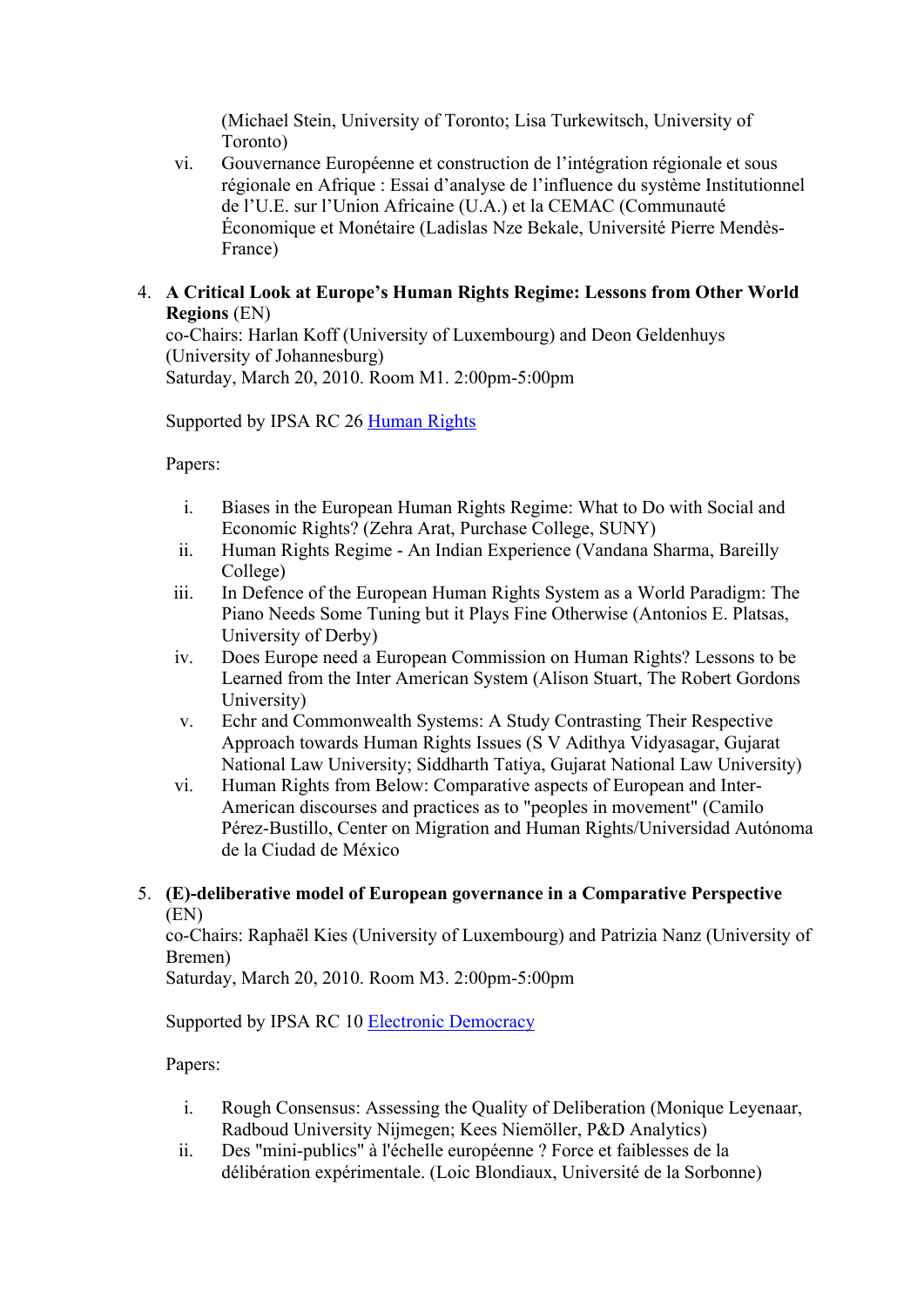- iii. Talking With the Wind? Evidence On The Quality Of Deliberation In The Ideal-EU Project (Julien Talpin, CRESPPA/Paris 8 University; Stéphanie Wojcik, Université Paris-Est Créteil)
- iv. The Past and Future of Empowered Citizen Deliberation on Public Policy (John Gastil, University of Washington)
- v. Coding Europolis with Discourse Quality Index (DQI) (Jurg Steiner, University of Bern)
- vi. The Citizens' Forum Europe Assessing the Democratic Quality of Online Deliberations (Anna Wohlfarth, University Bielefeld; Patrizia Nanz, University of Bremen)

## 6. **Revitalizing the Europeanisation Research Agenda** (BI)\*

co-Chairs: Robert Harmsen (University of Luxembourg) and Didier Georgakakis (University of Strasbourg) Friday, March 19, 2010. Room M3. 9:00am-12:00pm

Supported by IPSA RC 03 European Unification

Papers:

- i. Bottom-up Europeanization Exposed (Darren McCauley, Queens University Belfast)
- ii. Environmental Governance In Southern Europe: Exploring EU Drivers And Domestic Modulators (Ana Mar Fernández, Autonomous University of Barcelona; Nuria Font, University of Barcelona; Charalampos Koutalakis, University of Athens)
- iii. Europeanisation or Americanisation?: Charting the Influences and Trajectories of European Cartel Policy (Lee McGowan, Queen's University Belfast)
- iv. Europeanisation and/or Globalisation Which Strategy for Regional Paradiplomatic Activities? (Malin Stegmann McCallion, Karlstad University)
- v. Bringing the Actors Back In. Europeanization and Domestic Policy Change: The Case of the European Employment Strategy in Italy and France (Paolo Graziano R., Bocconi University)
- vi. i.EU Institution Building Through Europeanization Of National Institutions: How European Networks Of National Agencies Emerge (Emmanuelle Mathieu, Université catholique de Louvain)

## 7. **Political Elites in Multilevel Systems** (EN)

co-Chairs: Heinrich Best (Jena University) and John Higley (University of Texas at Austin)

Saturday, March 20, 2010. Room M5. 9:00am-12:00pm

Supported by IPSA RC 02 Political Elites

- i. Exploring Elite Empowerment: 'Intergovernmental Spillover' and the Strengthening of National Executives (Scott James, King's College London)
- ii. European Elite and Public on Transatlantic Relations (Pierangelo Isernia, University of Siena)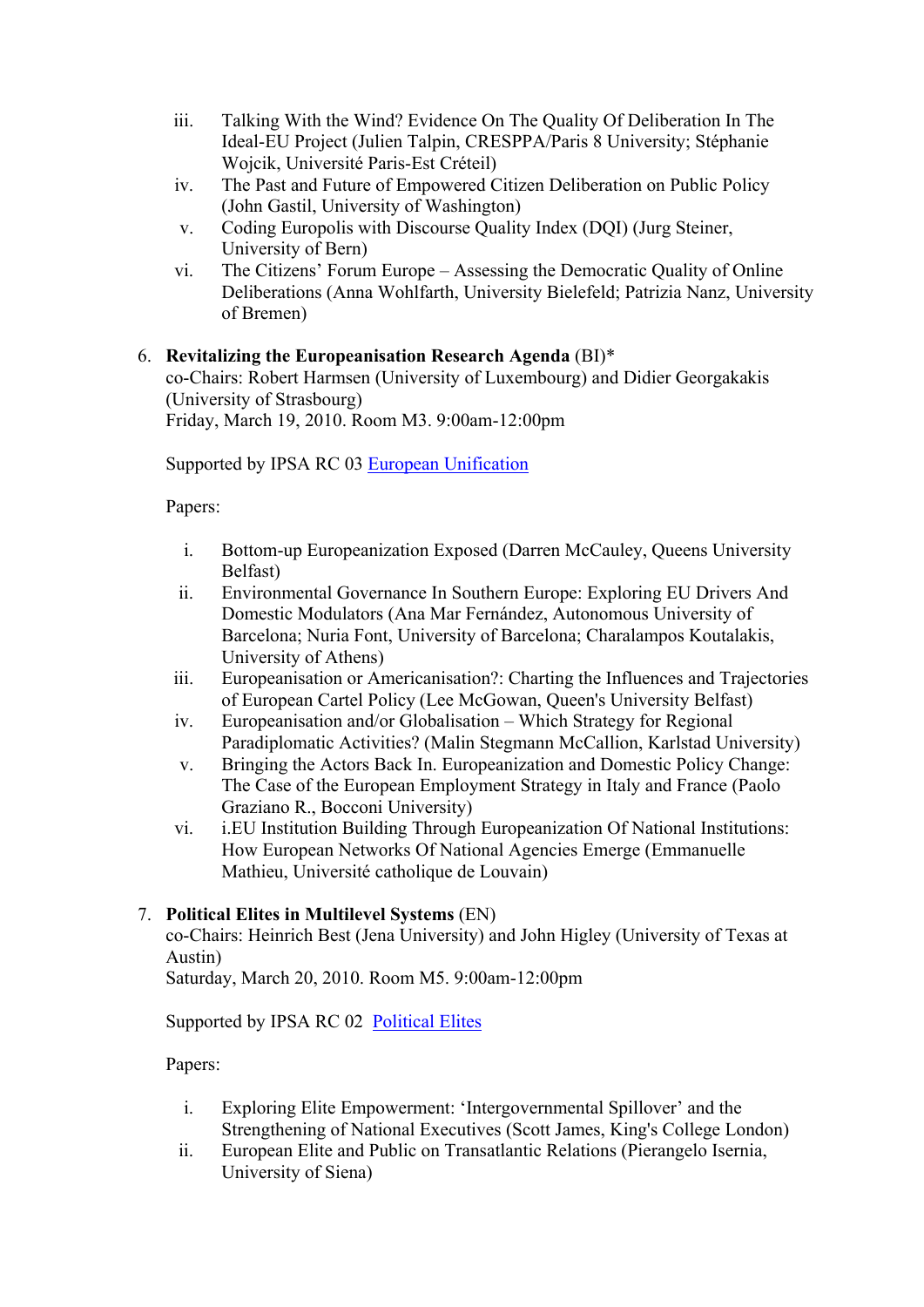- iii. European Integration as A Model For The World? Considerations From The Perspective Of Elite-Citizens Relations (Max Haller, University of Graz)
- iv. Elites' Views On EU Institutions (Daniel Gaxie, Université Paris 1; Nicolas Hubé, Université Paris 1)
- v. Multilevel Deselection of Ministers in Belgium (1981-2009) (Régis Dandoy, Université Libre de Bruxelles; Patrick Dumont, Université du Luxembourg; Stefaan Fiers, Katholieke Universiteit Leuven)
- vi. Contending Models Of European Governance: The Views Of National Elites (Maurizio Cotta, Siena University)

## 8. **European Elections and the Internet** (EN)

co-Chairs: Norbert Kersting (Stellenbosch University) and Philippe J. Maarek (Université Paris Est - UPEC) Saturday, March 20, 2010. Room M1. 9:00am-12:00pm

Supported by IPSA RC 10 Electronic Democracy and RC 22 Political Communication

Papers:

- i. Communicating Participation: The Institutional Communication On The Web In The European Elections 2009 (Tommaso Ederoclite, University of Naples "Federico II")
- ii. Opportunity for Political Participation or Mimicry of Political Parties? The Internet Communication Of Political Youth Organizations During The EU Election Campaign 2009 (Stéphanie Wojcik, University of Paris-Est Créteil; Fabienne Greffet, University of Nancy 2)
- iii. Informing, Engaging, Mobilising Or Interacting: Searching For A European Model Of Web Campaigning (Darren Lilleker, Bournemouth University; Karolina Koc Michalska, Sciences-Po, Paris – Nancy; Eva Schweitzer, University of Mainz; Michal Jacunski, Wroclaw University)
- iv. The Real Political Power of the Internet: Facebook, a Possible New Hub of European Elections? (Marta Marcheva, IFP/CARISM Université Panthéon-Assas Paris II)
- v. European Elections Online In Italy: Towards A Campaigning 2.0? (Giovanna Mascheroni, University of Torino; Sara Minucci, University of Torino)
- vi. The impact of Voting Advice Applications on Voting (Alexander H. Trechsel, European University Institute)
- 9. **Is there a European Model of Governance for Religion? The Role of Religion in the Contemporary European Space** (BI) \*

co-Chairs: François Forêt (Université Libre de Bruxelles) and Piero Ignazi (University of Bologna)

Friday, March 19, 2010. Room M1. 9:00am-12:00pm

Supported by IPSA RC 06 Political Sociology and RC 43 Religion and Politics

Papers:

i. The European Regime Values And Religion: The Case Of Christian Interest Representation (Pieterjan De Vlieger, Vrije Universiteit Brussel)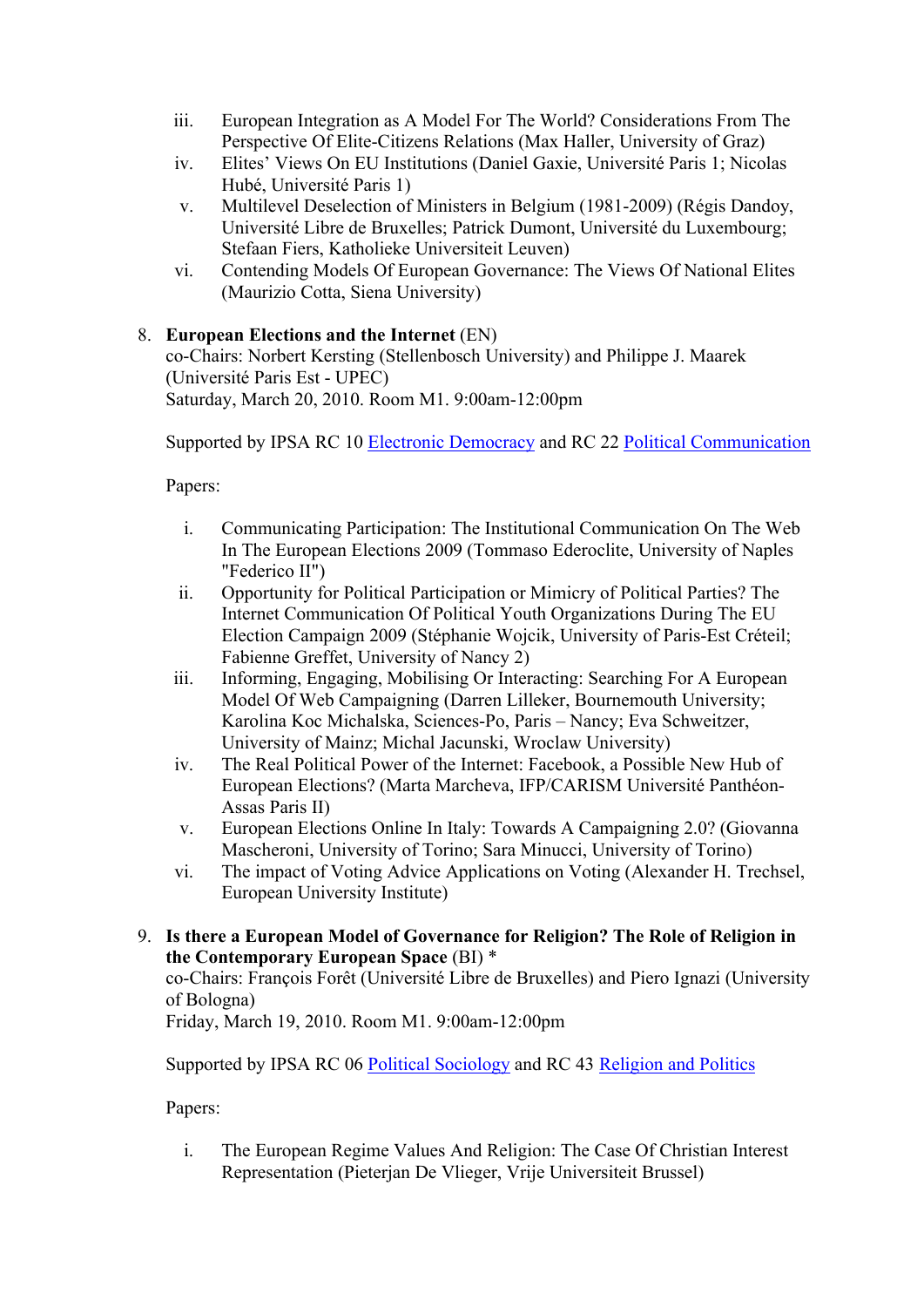- ii. Multiple Modernities, Religion And Politics In Western Europe: Towards A Research Framework (Xabier Itçaina, Sciences Po Bordeaux)
- iii. The Religious Cleavage In 24 European Countries A Comparative Study (Oddbjørn Knutsen, University of Oslo)
- iv. Religious Change in Europe (1980-2008) (Santiago Pérez-Nievas, Autonomous University of Madrid; Guillermo Cordero, Autonomous University of Madrid)
- v. Still Religious Parties in Belgium? The Decline Of The Denominational Cleavage In The Belgian Consociational Democracy (Emilie van Haute, Université libre de Bruxelles; Jean-Benoit Pilet, Université libre de Bruxelles; Giulia Sandri, Université libre de Bruxelles)
- vi. Devotion and voting: the varying impact of religiosity on voting in Spain (José Ramón Montero, Universidad Autónoma de Madrid; Kerman Calvo; Álvaro Martínez)

## 10. **Is There a Model of Gender-based Governance? EU and non EU** (EN)

co-Chairs: Melissa Haussman (Carleton University) and Marian Sawer (Australian National University)

Saturday, March 20, 2010. Room M4. 9:00am-12:00pm

Supported by IPSA RC 19 Gender Politics and Policy and RC 52 Gender, Globalization & Democracy

Papers:

- i. Spain: A Forerunner of a European Model of Governance That Includes Women in Decision Making? (María Bustelo, Madrid Complutense University; Emanuela Lombardo, Madrid Complutense University)
- ii. Gender Democracy In Europe: Comparing Governance (Yvonne Galligan, Queen's University Belfast; Sara Clavero, Queen's University Belfast)
- iii. Towards A More Democratic Governance? Analysing Transformations In Finnish Policy-Making Processes From The Gender Perspective (Anne Maria Holli)
- iv. Not Just Education: Gender Wage Gap In The Albanian Labour Markets Through Occupational Segregation, Work Experience, and Child Care (Juna Miluka, University of New York Tirana; Caren Grown; American University)
- v. Engendering Democratization: En Route to European Union Membership— The Case of Albania (Nancy Kwang Johnson, University of New York Tirana)
- vi. TBC

## 11. **The Role of Subnational Authorities in Multilevel Systems** (EN)

Co-Chairs: Wolfgang Renzsch (Otto-von-Guericke University) and Uwe Leonardy Saturday, March 20, 2010. Room M5. 2:00pm-5:00pm

Supported by IPSA RC 28 Comparative Federalism and Federation

Papers:

i. From Paradiplomacy To Human Rights: The Europeanisation Of Spanish Politics (Sebastian Baglioni, University of Toronto)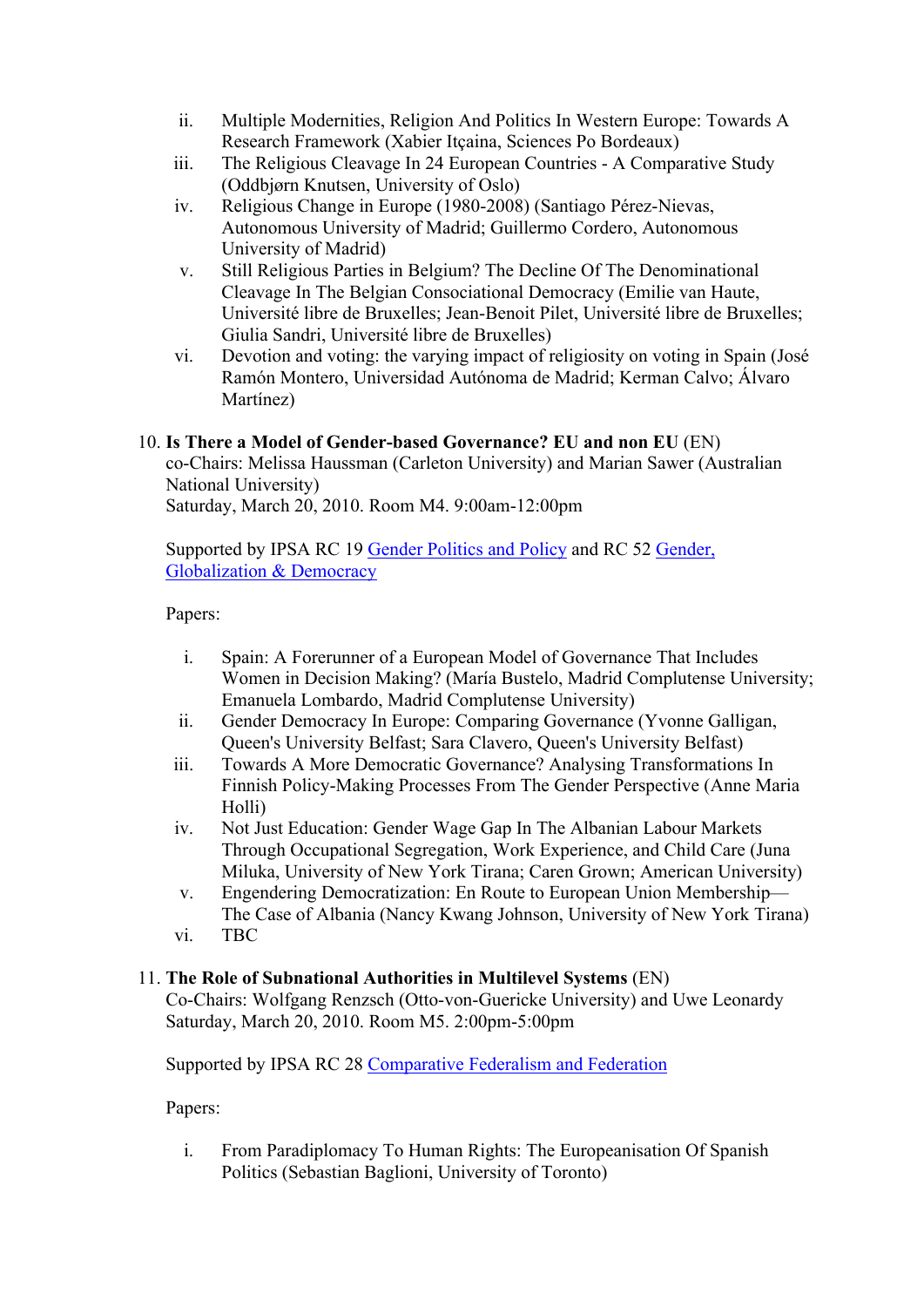- ii. Europeanization, Sub-State Political Communities And The Advancement Of Social Citizenship (Luis Moreno, Spanish National Research Council)
- iii. The Role of Sub-national Authorities of the Regions of Russia in the Cooperation with the EU as a Multi-Level System (Anastassia Obydenkova V., Centre for Political and Constitutional Studies)
- iv. Sub National Authorities within the European System of Multi-Level-Governance: the Example of Saxony-Anhalt (Wolfgang Renzsch, Magdeburg University; Henning Rockmann, Magdeburg University)
- v. Silesian Representations in Brussels Objectives, Performance, Evaluations. How The Sub-National Authorities Utilize The Multilevel Governance Opportunity Structures (Rafał Riedel, Opole University/Oslo University)
- vi. Regional Bottom-Up Mobilisation Towards Brussels: Evidences From The Canaries, Scotland, Tuscany And Wallonia (Jorge Tunon, Universidad Carlos III)

## 12. **Democratic Representation in European Model of Governance** (EN) Co-Chairs: Werner Patzelt (Dresden University of Technology) and Christopher Lord

(ARENA-Centre for European Studies) Saturday, March 20, 2010. Room M4. 2:00pm-5:00pm

Supported by IPSA RC 08 Legislative Specialists

Papers:

- i. Exploring Careers in the Multi-Level European System: The Case Of Members Of The European Parliament (Michael Edinger, Friedrich Schiller University Jena)
- ii. Civil Society and the Legitimacy Of The EU Polity (Petra Guasti, Academy of Sciences of the Czech Republic)
- iii. Patterns of Variation in Inter-Parliamentary Coordination in EU Decision-Making. The Case of the Austrian Parliament. (Eric Miklin, Free University Amsterdam)
- iv. On Political Representation: Myths And Challenges (Johannes Pollak, Webster University Vienna)
- v. The Content And Quality Of Representation In The European Assembly: Towards Building An Updated Discourse Quality Index At The EU Level (Dionysia Tamvaki, University of Reading; Christopher Lord, ARENA University of Oslo)
- vi. Forms Of Representation In EU Governance (Richard Rose, University of Aberdeen)
- 13. **Territorial and Functional Interest Representation in EU Governance** (EN) Co-Chairs: Michele Knodt (Technical University Darmstadt) and Christine Quittkat (University of Heidelberg) Saturday, March 20, 2010. Room M3. 9:00am-12:00pm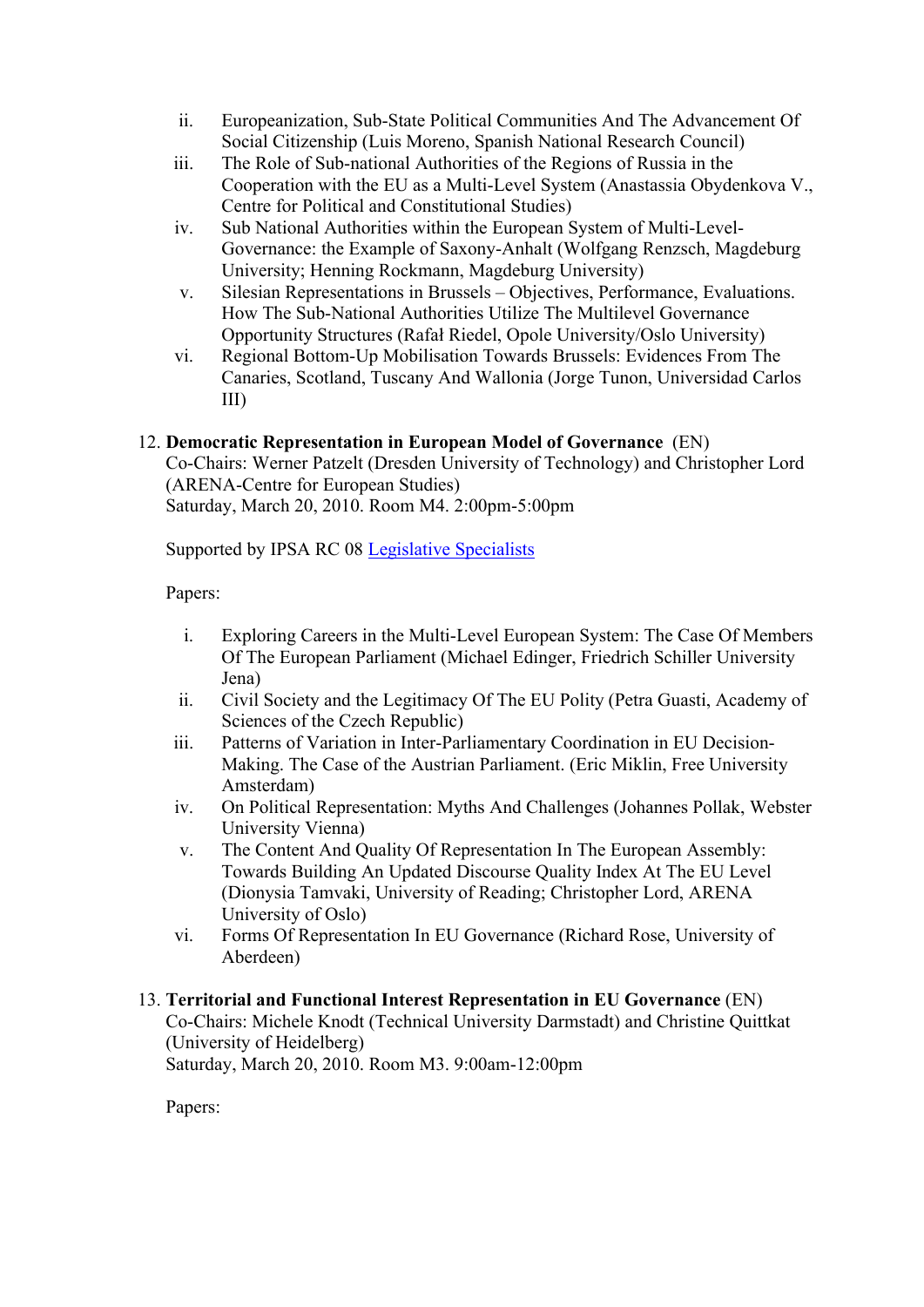- i. The Representation of Corporate Interests in Brussels Towards a Common European Lobbying Culture? (Andrew Barron, ESC Rennes School of Business)
- ii. Interests, Information and Influence: A Comparative Study of Business, NGO and Regional Interests in the EU (Adam Chalmers, McGill University)
- iii. Actors of the Common Interest? The Brussels Territorial Offices (Justin Greenwood, Robert Gordon University)
- iv. Dialogue and Deliberation: Comparing the Lobbying Strategies of Businesses and NGOs (Holly Jarman, SUNY Albany)
- v. The Problematic Coexistence Of Functional And Territorial Representation In The EU (Simona Piattoni, University of Trento)
- vi. Social Movements And The European Interest Intermediation Of Public Interest Groups - A Comparison (Carlo Ruzza, University of Leicester)

## 14. **European Governance and Global Security** (BI)\*

Co-Chairs: Yves Roucaute (Paris X University) and Monsalve Elkin Dario Velasquez (Externado University of Colombia) Friday, March 19, 2010. Room M1. 2:00pm-5:00pm

Papers:

- i. Les fondements théoriques de la sécurité globale et la question des piliers de l'Union européenne (Yves Roucaute, Université de Paris X)
- ii. La dimension juridique des politiques communautaires de défense et de sécurité (Bertrand Warusfel, Université Lille 2)
- iii. Reflections On The Global Digital Governance Issues (Michel Riguidel J, Telecom ParisTech)
- iv. Integrated Security Concern The Belgian approach as a European governance model? (Marc Cools, Ghent University - Free University of Brussels)
- v. Articulation des politiques nationales es/ secteurs stratégiques ou sensibles (Viviane De Beaufort, Centre Européen De Droit Et D'économie Essec)
- vi. Le rôle des normes techniques dans l'élaboration d'une politique de sécurité globale (Jean-Marc Picard, Université de Technologie de Compiègne; Brigitte Juanals, Université Paris X Nanterre)

## 15. **Policy Feedback: How Do We Know What's Working?** (EN)

co-Chairs: Daniel Tarschys (University of Stockholm) and Mikhail Ilyin (MGIMO University/Russian Academy of Sciences) Friday, March 19, 2010. Room M5. 2:00pm-5:00pm

- i. The Macroeconomic Calculus of Social Welfare in the Context of European Integration (Diana Draghici)
- ii. Evaluating Public Sector Reform Process in Turkey: What is Really Working and What Is Not? (Sefa Cetin, Vice-Governor of the Province of Corum, Turkey)
- iii. Value Ambiguity (Maarten Van den Eynde, University of Antwerp)